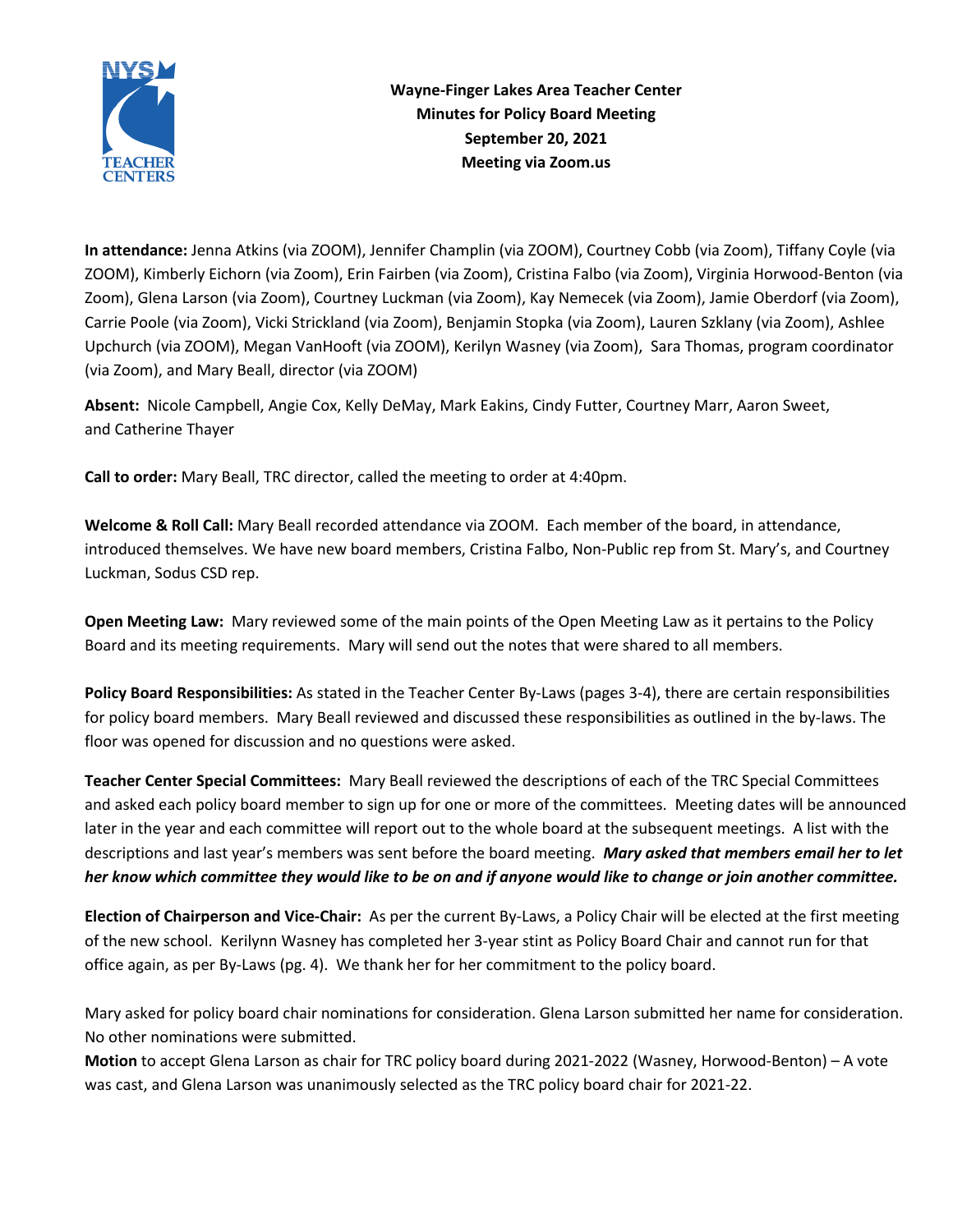Mary asked for policy board vice-chair nominations for consideration. Kerilynn Wasney submitted her name for consideration. No other nominations were submitted.

**Motion** to accept Kerilynn Wasney for TRC vice-chair during 2021-2022 (Nemecek, Horwood-Benton) - A vote was cast, and Kerilynn Wasney was unanimously selected as the TRC policy board vice-chair for 2021-2022. Congratulations and best wishes to Glena and Kerilynn on their new TRC policy board roles!

**Minutes:** Mary Beall presented the minutes from the May 26, 2021, Policy Board meeting. There was no discussion or changes. Minutes will be filed as recorded.

Mary also presented the minutes from the emergency board meeting from August 19, 2021. There was no discussion or changes. Minutes will be filed as recorded.

**Financial Reports:** Mary Beall presented the current report for the Miscellaneous F840 Budget Account. **Motion** to accept the F840-2022-000 report as presented (Nemecek, Oberdorf) – unanimously approved

Mary also presented the current 2021-2022 Grant Budget F841 Account report. The report shows that the initial numbers for the 2022 account were incorrect. The 2021 amounts were used rather than the amounts submitted on the 2022 FS10. Mary is not confident in the numbers as reported and will meet with the business office official to gather further information. As of today, the first quarterly payment has not been released. Mary asks for a motion to table the discussion on the F841 report until more information is gathered.

**Motion** to table the discussion on the current F841-2022-000 until further information can be reported (Nemecek, Horwood-Benton) – unanimously approved

**Workshops & Activities Reports:** Mary Beall introduced Sara Thomas as the new part-time program coordinator. Sara reported on the summer programs and data collected, noting that summer attendance was lower than expected. Both online and in-person workshops were offered.

| 2021 Summer Workshops:       |                                   |
|------------------------------|-----------------------------------|
| 39 Workshops Offered         |                                   |
| 18 Workshops Run             |                                   |
| 8 online – attendance 49     | *4 online workshops cancelled     |
| 10 in-person - attendance 47 | *17 in-person workshops cancelled |
| <b>96 Participants</b>       |                                   |

Discussion followed with comments pertaining to teacher burn-out and the need to take time for themselves and their families. It was suggested that the TRC create a short survey to ask teachers for their input as to which workshop format (online or in-person) they would rather participate. Mary will develop the survey and policy board members are asked to send out the link. Hopefully, participation will be high! Mary also shared the comparison of workshops for end of year 2021 and summer of 2022.

| Session                 | <b>Participants</b> |       |   | <b>Session</b>                   | <b>Participants</b> |    |
|-------------------------|---------------------|-------|---|----------------------------------|---------------------|----|
| 2020-2021               | 33% funding         | COVID |   | 2021-2022                        | 33% funding         |    |
| <b>Online Workshops</b> |                     |       |   | <b>Dual Platforms for summer</b> |                     |    |
| Summer 2020             |                     | 185   |   | Summer 2021                      |                     | 96 |
| Fall 2020               |                     |       | 0 | Fall 2021                        |                     |    |
| Winter/Spring 2021      |                     | 208   |   | Winter/Spring                    |                     |    |
| Total                   |                     | 393   |   | Total                            |                     |    |

| Session                          | Participants |  |  |  |  |  |
|----------------------------------|--------------|--|--|--|--|--|
| 2021-2022                        | 33% funding  |  |  |  |  |  |
| <b>Dual Platforms for summer</b> |              |  |  |  |  |  |
| Summer 2021                      |              |  |  |  |  |  |
| <b>Fall 2021</b>                 |              |  |  |  |  |  |
| Winter/Spring                    |              |  |  |  |  |  |
| Г∩tal                            |              |  |  |  |  |  |